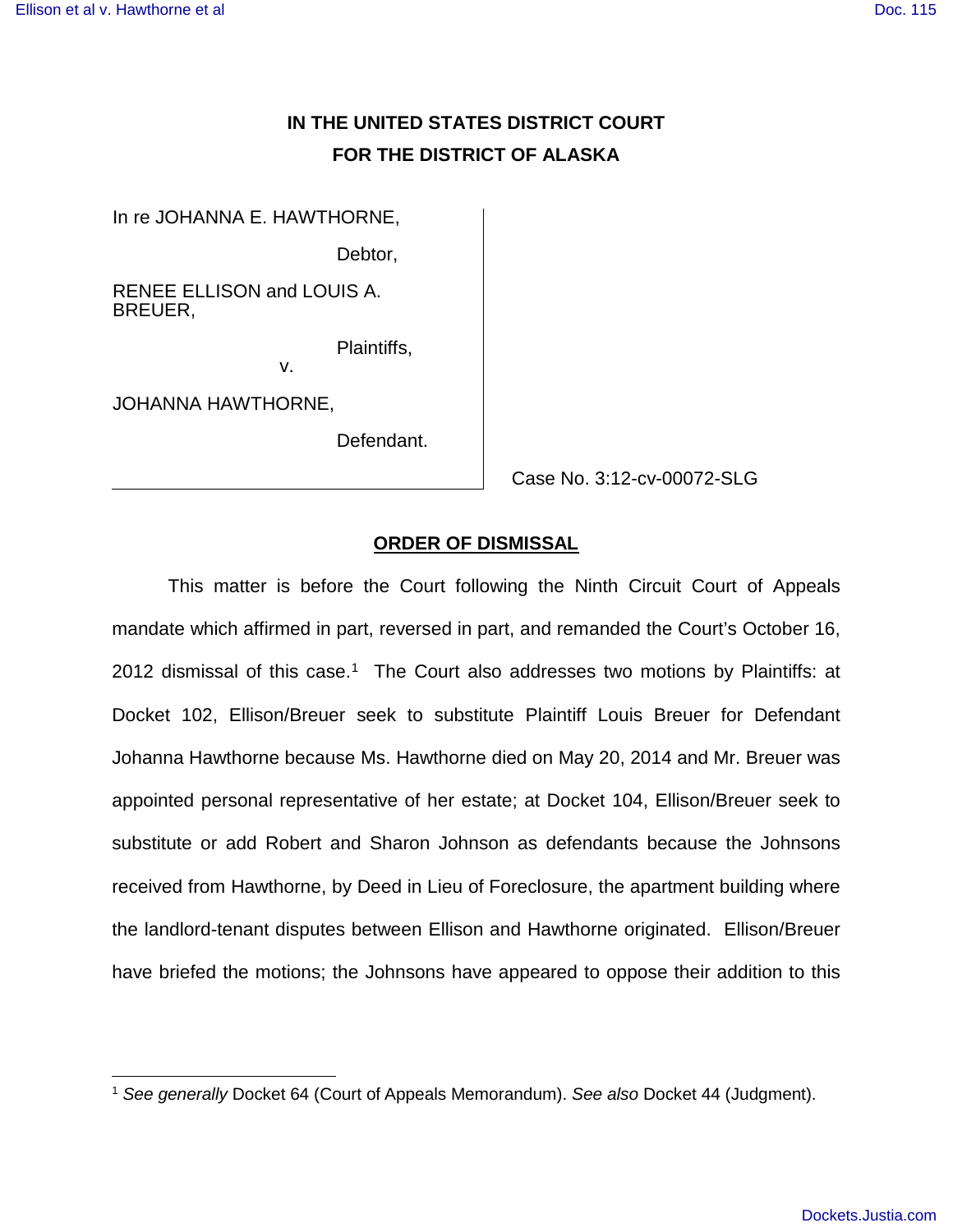action.<sup>[2](#page-1-0)</sup> Ellison/Breuer and the Johnsons have each extensively discussed the viability of the remaining claims in this action in their briefing. Oral argument was not requested and was not necessary to the Court's decision. $3$ 

The humble origins of this case belie its rather exceptional progression through the federal courts. The dispute originated in 2009 when Johanna Hawthorne, an elderly landlord, sought to evict Renee Ellison from a four-plex apartment unit in Palmer, Alaska. The tenancy began as a six-month lease in March 2009. The lease limited the occupants to one adult and three children. The lease also indicates that Ms. Ellison paid an initial \$925.00 security deposit; but Ms. Hawthorne submitted an affidavit in support of her 2012 summary judgment motion in which she testified that she "never received a security deposit" and had instead agreed to waive the deposit in exchange for landscaping work.<sup>[4](#page-1-2)</sup>

Ms. Ellison did not leave the premises when the six-month term expired in September 2009. On November 10, 2009, Ms. Hawthorne wrote to Ms. Ellison seeking to terminate the tenancy. Ms. Hawthorne indicated in the letter that she believed there were then two adults and six children occupying Ms. Ellison's apartment. Ms. Hawthorne provided 30-days notice to vacate the property, but added that "as the holiday season is approaching," Ms. Ellison could instead elect to remain in the unit through December 31,

1

<span id="page-1-0"></span><sup>2</sup> See Docket 102–105, 111, and 114.

<span id="page-1-1"></span><sup>&</sup>lt;sup>3</sup> The Court would generally allow supplemental briefing prior to dismissal of an action. But given that there is presently no one appearing in this action to advocate on behalf of the Estate of Ms. Hawthorne, and the fact that all issues have been extensively briefed, the Court finds supplemental briefing unnecessary and unwarranted.

<span id="page-1-2"></span><sup>4</sup> See Docket 19 (Memorandum), 19-2 (Lease), 19-4 (Letter), 19-6 (Log notes), 19-11 (Hawthorne Aff.).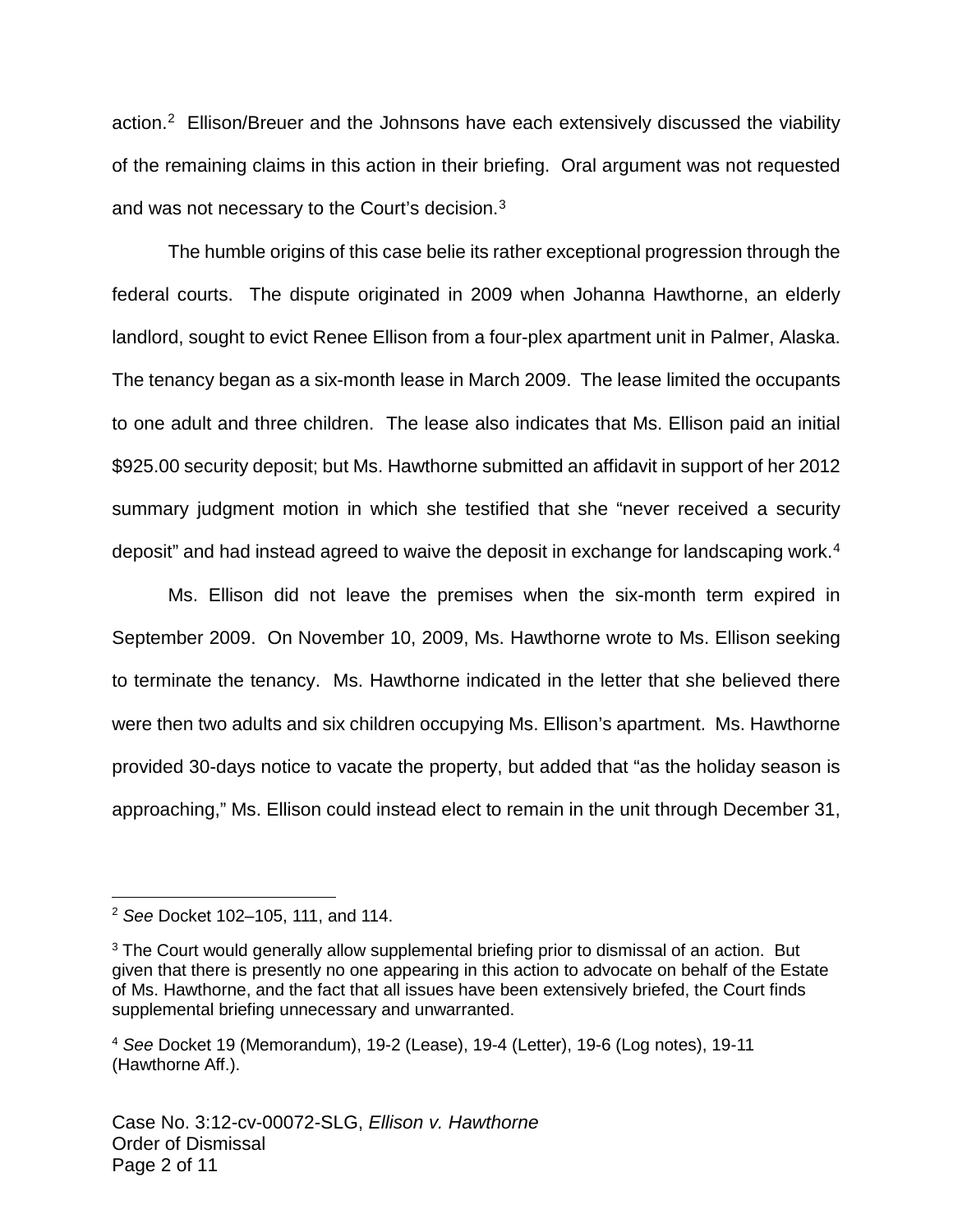2009 with a \$25 per month rent increase for that one month. [5](#page-2-0) Mr. Breuer has alleged that Ms. Ellison tried to tender \$775 to Ms. Hawthorne for rent for the month of December.<sup>[6](#page-2-1)</sup> But there appears to be no admissible evidence in the record to support that allegation. In any event, Ms. Hawthorne filed a Forcible Entry and Detainer proceeding in state court on December 18, 2009.<sup>[7](#page-2-2)</sup> It appears undisputed that Ms. Ellison did not pay rent in December 2009 or January 2010, and did not vacate the apartment until January 25, 2010, after the state court entered a Judgment for Possession for Ms. Hawthorne and ordered Ms. Ellison to pay \$745 toward Ms. Hawthorne's court costs.<sup>[8](#page-2-3)</sup> Mr. Breuer filed a Motion for Reconsideration on January 22, 2010.<sup>[9](#page-2-4)</sup> The state court denied the motion and no appeal was taken.<sup>[10](#page-2-5)</sup>

From there, the original dispute has evolved into a four-year federal court odyssey.

Ms. Ellison, whose interests Mr. Breuer is supposed to represent, has never directly participated in this adversary bankruptcy case. The only sworn statement by Ms. Ellison in the Court's file is the verified First Amended Answer/Counterclaims that Ms. Ellison submitted in the state court eviction proceedings on December 27, 2010. In that verified statement, which the notary indicated Ms. Ellison signed on December 17, 2010,

1

<span id="page-2-0"></span><sup>5</sup> Docket 19-4 (Letter).

<span id="page-2-1"></span><sup>6</sup> Docket 19 (Memorandum) at 2.

<span id="page-2-2"></span><sup>7</sup> Docket 19-5.

<span id="page-2-3"></span><sup>8</sup> Docket 19-7 (Judgment for Possession).

<span id="page-2-4"></span><sup>&</sup>lt;sup>9</sup> Docket 19-8 (Motion).

<span id="page-2-5"></span><sup>10</sup> See Docket 19 at 12.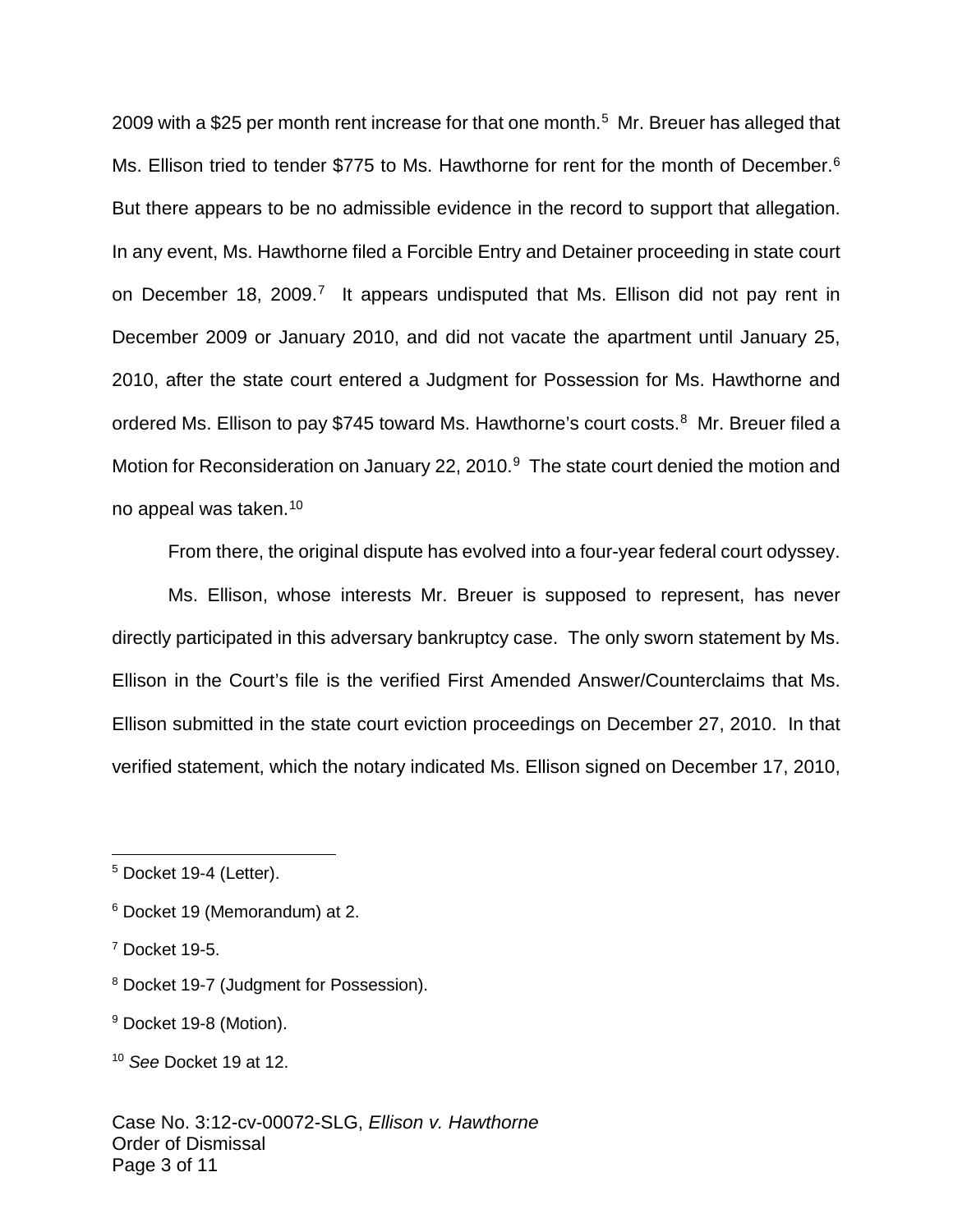Ms. Ellison makes a number of statements, including the following two rather conclusory

claims:

## First Counterclaims – Unfitness of Premises (A.S. 34.03.100)

As her first counterclaim, Defendant states as follows:

- 21) At the inception of, or during the course of, the lease, Defendant requested that Plaintiff remedy the defects in the premises specifically enumerated and attached hereto as Exhibit C.[11](#page-3-0)
- 22) On or about December 9, 2009, the Central Mat-Su Fire Department notified Plaintiff of specific fire hazards on or about the premises and ordered Plaintiff to correct such violations, and a copy of that order is attached hereto as Exhibit D.[12](#page-3-1)
- 23) Plaintiff failed to make required repairs and put and keep the premises in a fit and habitable condition.
- 24) Plaintiff failed to maintain in good and safe working condition all electrical, plumbing, sanitary, heating, ventilating, air-conditioning, kitchen, and other facilities and appliances supplied or required to be supplied by a landlord.
- 25) Having been requested by Defendant, Plaintiff failed to provide and/or maintain locks and furnish keys reasonably adequate to ensure the safety of the defendant, her family, and her property.
- 26) Plaintiff failed to provide smoke detection devices and carbon monoxide detection devices as required by applicable law.

\*\*\*

 $\overline{a}$ 

## Third Counterclaim – Retaliatory Eviction (A.S. 34.03.310(b))

As her third counterclaim, Defendant states as follows:

<span id="page-3-0"></span><sup>&</sup>lt;sup>11</sup> Exhibit C is a hand-written note titled "Things We've Asked To Be Fixed." See Docket 28-5 at 4.

<span id="page-3-1"></span> $12$  Exhibit D is a December 2, 2009 report by the Mat-Su Fire Department documenting problems with the apartment's carbon monoxide and smoke detectors. See Docket 28-6. But this is not evidence of a wrongful or retaliatory eviction because the termination of tenancy letter predated it by nearly a month.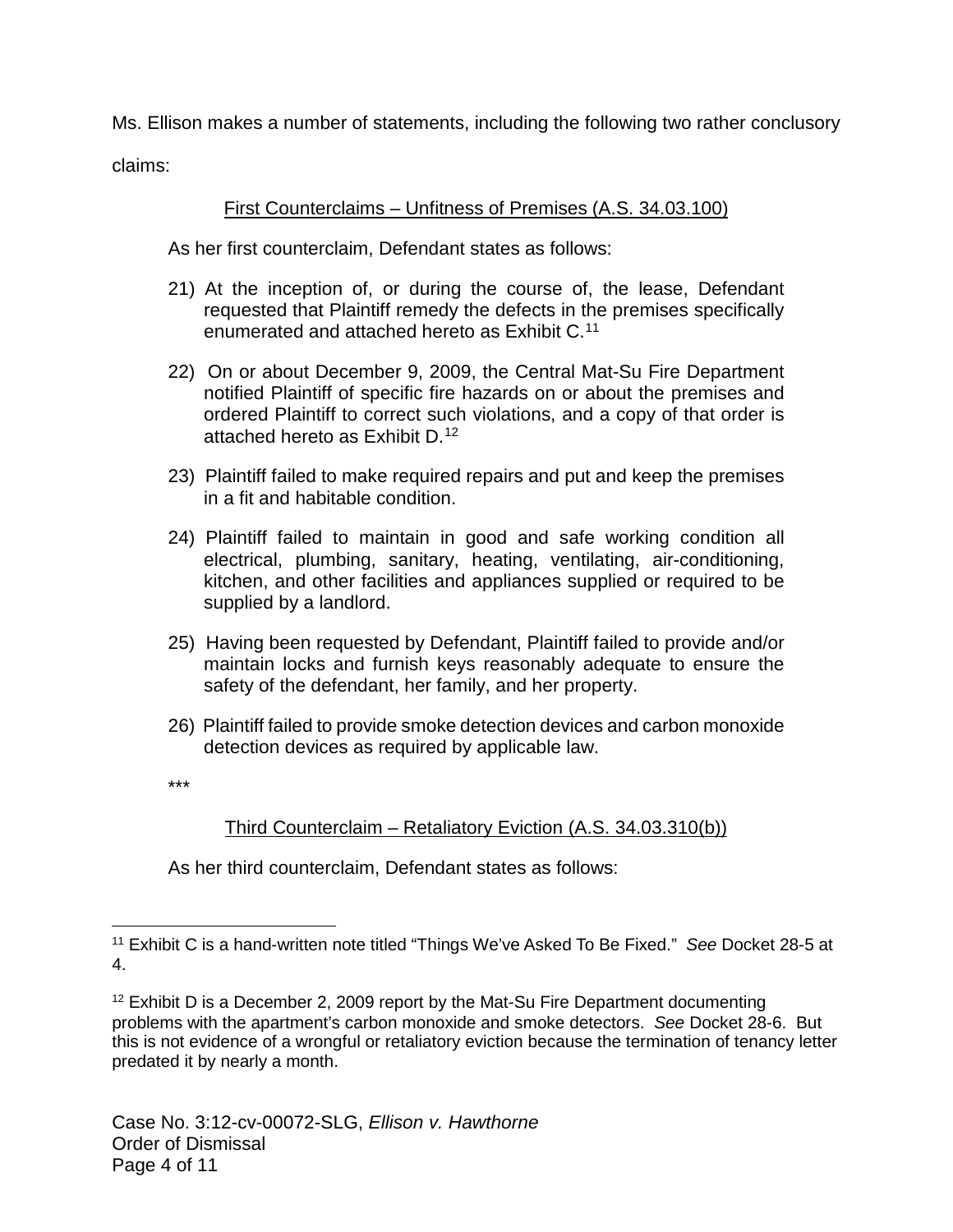- 31) Defendant re-alleges and incorporates as if fully rewritten here the allegations contained in Paragraphs 21-26.
- 32) Subsequent to, and on account of, Defendant's complaints about the defects in the premises, Plaintiff retaliated against Defendant by increasing rent or decreasing services or by bringing or threatening to bring an action for possession of the premises.
- 33) Defendant was unlawfully removed or excluded from the premises on or about January 25, 2010.<sup>[13](#page-4-0)</sup>

In August 2011, before Ms. Ellison's counterclaims in the eviction action had been heard by the state court, Ms. Hawthorne filed for bankruptcy—listing Ellison/Breuer as creditors—which stayed the state court proceedings.

On November 4, 2011, Ms. Hawthorne motioned in the bankruptcy court to abandon out of her bankruptcy estate the apartment building where Ms. Ellison had lived.

On November 21, 2011, Mr. Breuer filed the adversary complaint in the bankruptcy court on behalf of himself and Ms. Ellison that initiated this case. That complaint is not verified. It repeated many of the conclusory statements from the state court counterclaims and added a claim for "Breach of Covenant of Quiet Enjoyment / Wrongful Eviction." That claim asserted that the "[d]ebtor's actions in evicting Plaintiff were in violation of the lease and applicable state law."<sup>[14](#page-4-1)</sup> Ellison/Breuer also added Count 8 ("Debtor has done willful and malicious injury to Plaintiff and/or her property such that Plaintiff's claims are non-dischargeable") and Count 9 ("Plaintiff Breuer's claims for attorney fees already incurred in Case No. 3PA-09-2590CI is derived from Plaintiff's

1

<span id="page-4-0"></span><sup>&</sup>lt;sup>13</sup> Docket 28-4 and 28-5 (Verified Answer). January 21, 2010 is the date that the state court judgment of possession awarded possession of the premises to Ms. Hawthorne.

<span id="page-4-1"></span><sup>&</sup>lt;sup>14</sup> In re Hawthorne, No. A11-00659-DMD, Docket 27.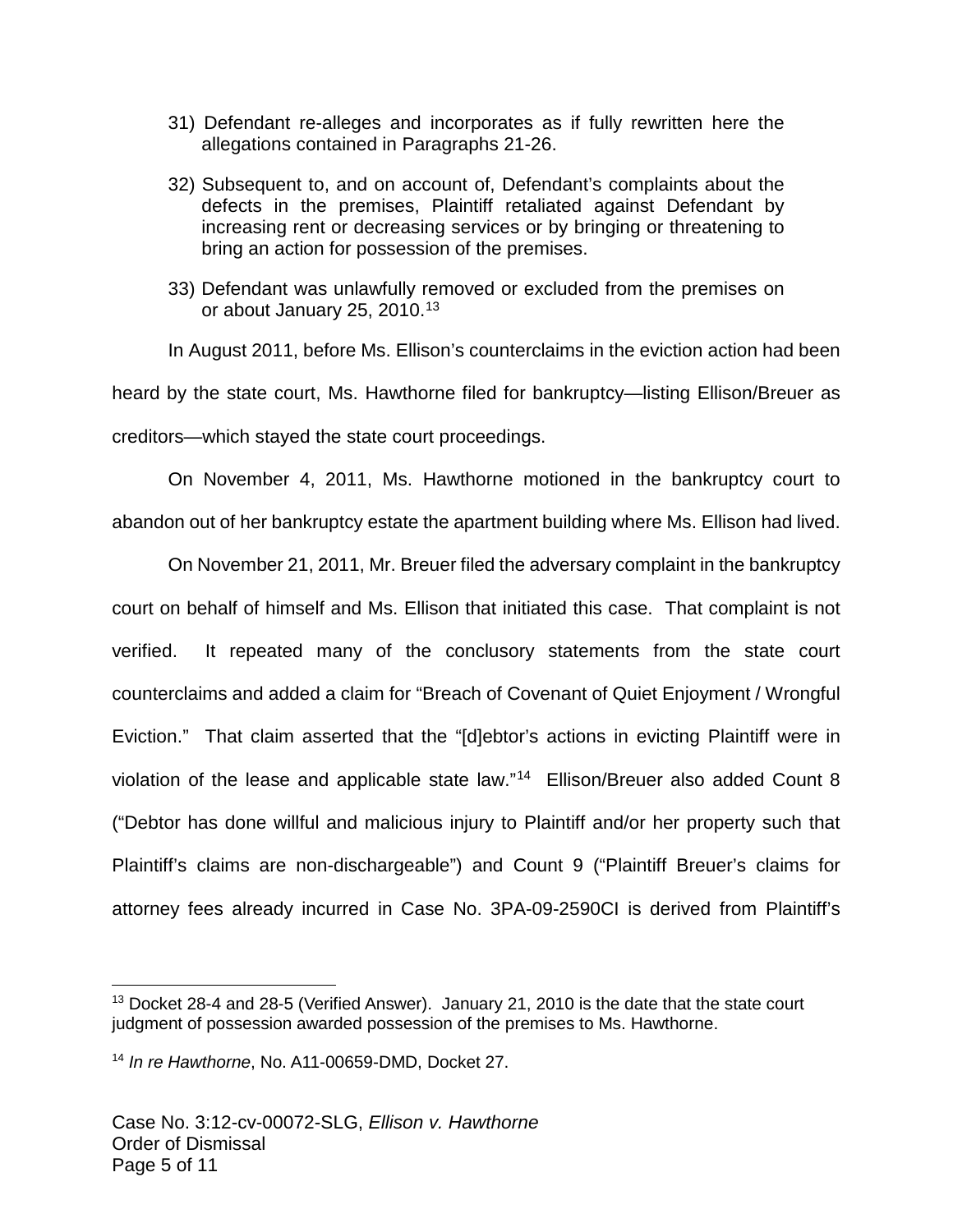claims against Debtor and, likewise, are non-dischargeable"). As pled, if Counts 8 and 9 are dismissed in their entirety, then all of Ellison/Breuer's claims against Ms. Hawthorne are dischargeable.

On December 9, 2011—almost a year before this Court's dismissal of this adversary action, and over Ellison and Breuer's opposition—the bankruptcy court granted Ms. Hawthorne's motion to abandon the apartment building and removed the apartment building out of Ms. Hawthorne's bankruptcy estate. The bankruptcy court ruled that "[t]he real property has no value for, and is a burden to, the bankruptcy estate."<sup>[15](#page-5-0)</sup> Ellison/Breuer did not appeal the abandonment decision.<sup>[16](#page-5-1)</sup>

On January 3, 2012, Hawthorne received a final bankruptcy decree without any distribution to creditors.<sup>[17](#page-5-2)</sup> Three days later the Johnsons took title to the apartment building by a Deed in Lieu of Foreclosure.<sup>[18](#page-5-3)</sup> Accordingly, there is no property that ever was, or could now be distributed from, Ms. Hawthorne's bankruptcy estate, a point this Court could well have better articulated in the prior rulings it has made in this case.

On May 31, 2012, this Court granted Ellison/Breuer's motion to withdraw the reference to the bankruptcy court, and this adversary action was moved to this Court.<sup>[19](#page-5-4)</sup>

The Court dismissed this action on the merits on October 16, 2012. The Court

<span id="page-5-0"></span><sup>&</sup>lt;sup>15</sup> See Docket 110-2 (Opp. to Abandonment); In re Hawthorne, No. A11-00659-DMD, Docket 34 (Abandonment Order) (Bankr. D. Alaska Dec. 9, 2011).

<span id="page-5-1"></span><sup>16</sup> Docket 110 (Opp.) at 2–3.

<span id="page-5-2"></span><sup>&</sup>lt;sup>17</sup> In re Hawthorne, No. A11-00659-DMD, Docket 37 (Bankr. D. Alaska Jan. 3, 2012).

<span id="page-5-3"></span><sup>18</sup> Docket 110-1 (Deed in Lieu) at 11.

<span id="page-5-4"></span><sup>&</sup>lt;sup>19</sup> Docket 4 (Order).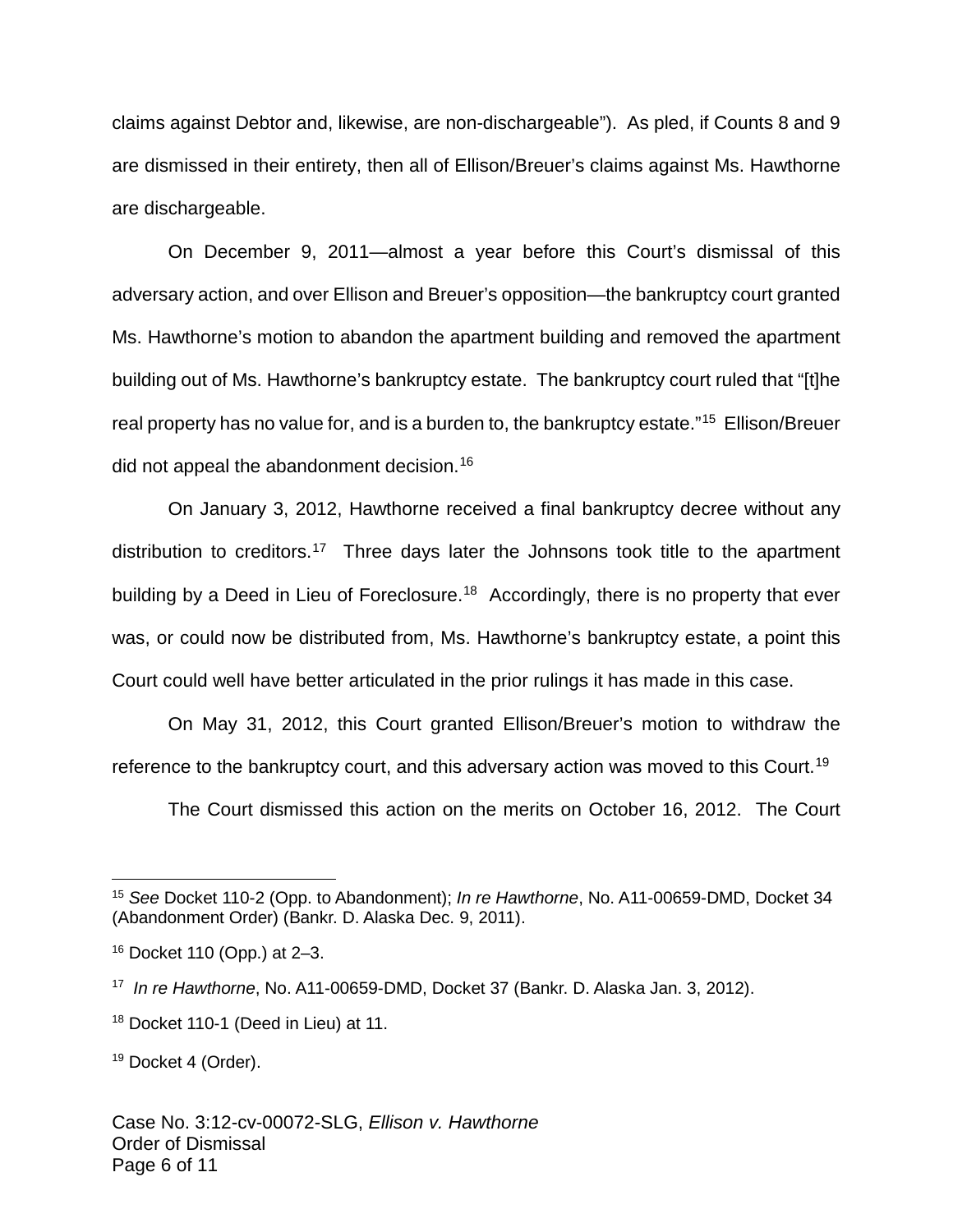dismissed Ellison's Count 1 (Breach of Covenant of Quiet Enjoyment / Wrongful Eviction) and Count 5 (Retaliatory Eviction) as precluded under the Rooker-Feldman doctrine. It granted summary judgment in favor of Hawthorne on Count 2 (Breach of Covenant of Good Faith). The Court found insufficient evidence of willful or maliciousness to allow for non-dischargeability of any recovery under Counts 3 (Unfitness of Premises) and 6 (Breach of Separate Reimbursement Contract). On Count 4 (Unfair and Deceptive Trade Practices), the Court granted summary judgment in favor of Hawthorne because the statute on which Ellison based the claim does not apply to residential landlord-tenant leases. The Court found no evidence of willful or malicious injury to Ellison, and accordingly granted Hawthorne summary judgment on Counts 8 and 9 (Non-Dischargeability). Having dismissed or granted summary judgment on Counts 1 through 6, the Court granted summary judgment to Hawthorne on Count 7 (Attorney Fees). And the Court granted summary judgment to Hawthorne on Counts 10–12 (Equitable Liens), finding them inapplicable (1) in light of the other rulings, and (2) when a former tenant seeks to recover against the landlord with regard to alleged conduct during the term of the rental agreement.<sup>[20](#page-6-0)</sup>

Ellison/Breuer appealed, and on November 26, 2013 the United States Court of Appeals for the Ninth Circuit affirmed in part, reversed in part, and remanded.<sup>[21](#page-6-1)</sup> The Court of Appeals affirmed this Court's rulings on Counts 2, 4, 8 and 9, adding (with regard to Counts 8 and 9) that "[v]iewed in the light most favorable to Ellison, there is no genuine

<span id="page-6-0"></span><sup>20</sup> Docket 56, 57 (Transcripts).

<span id="page-6-1"></span><sup>&</sup>lt;sup>21</sup> See generally Docket 64 (Court of Appeals Memorandum).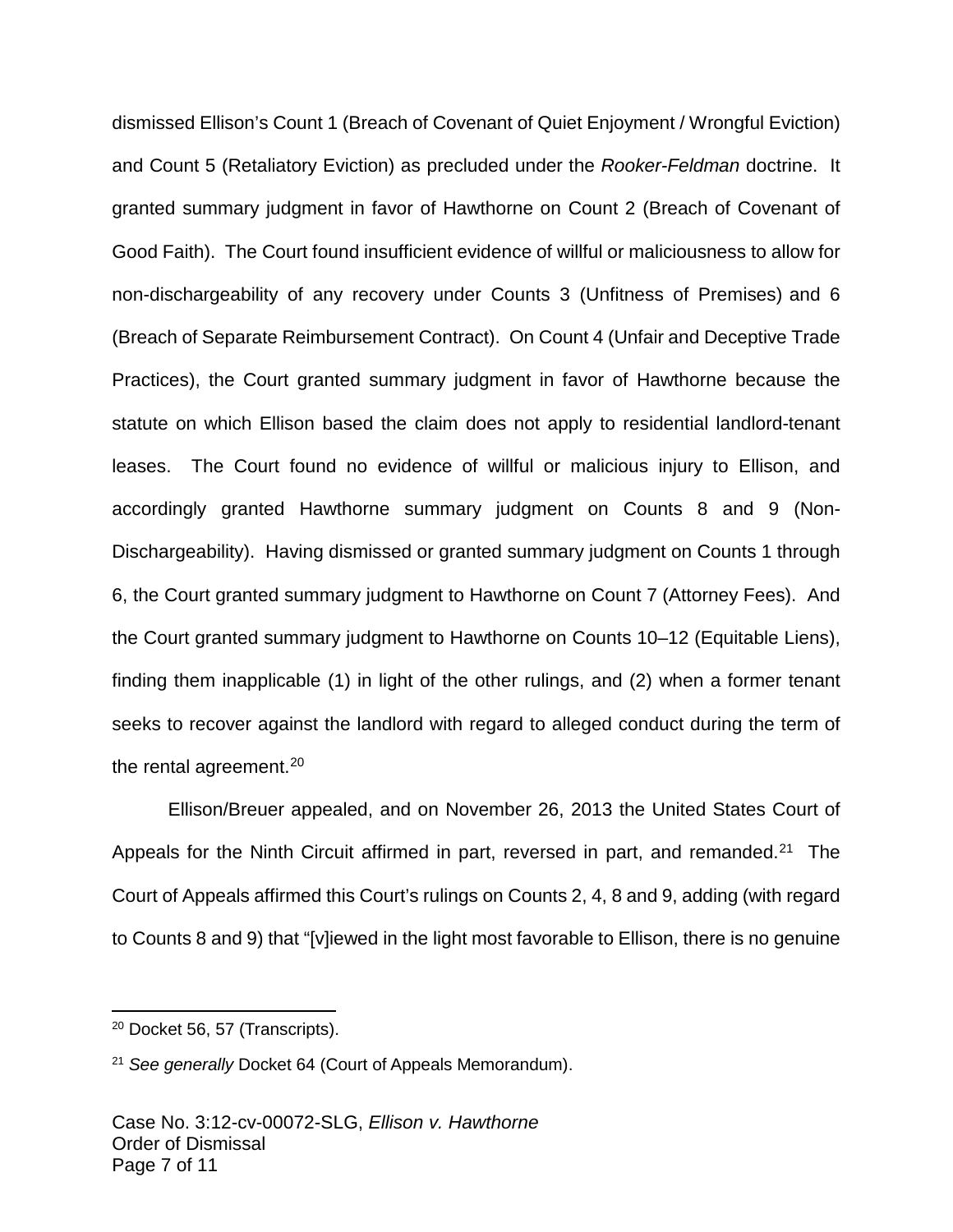issue of material fact relevant to Hawthorne's willfulness and malicious intent with respect to Counts 2, 3, 4, and 6."<sup>[22](#page-7-0)</sup> Consistent with its order affirming this Court's rulings on Counts 8 and 9, the last paragraph of the Court of Appeals' decision does not identify Counts 8 and 9 as reversed or remanded, either in whole or in part.

The Court of Appeals did not directly address Hawthorne's willfulness or malicious intent with respect to Counts 1 and 5. But the Court does not find the Court of Appeals silence in this regard as inconsistent with its affirmation of this Court's rulings on Counts 8 and 9, which found all the Ellison/Breuer claims dischargeable. In its previous ruling on Counts 8 and 9, this Court considered the sparse evidence in the record regarding Ms. Hawthorne's conduct as relevant to all of Ellison/Breuer's claims.<sup>[23](#page-7-1)</sup> The only evidence Ellison/Breuer submitted on willfulness and maliciousness was Ms. Ellison's verified answer in the state court eviction proceeding.<sup>[24](#page-7-2)</sup> This Court ruled that Ellison/Breuer did not raise the requisite showing of willful and malicious injury to create a triable issue of fact.<sup>[25](#page-7-3)</sup> The Court of Appeals affirmed this ruling. Accordingly, the Ellison/Breuer claims against Hawthorne are all dischargeable; and recourse is limited to the bankruptcy estate, which was closed with no distribution to creditors nearly 4 years ago.

While upholding the dischargeability ruling on Counts 8 and 9, the Court of Appeals reversed this Court's grant of summary judgment to Hawthorne on Counts 3 and 6, based on an assumption that Ellison/Breuer could obtain a pro-rata share of the property of the

<span id="page-7-0"></span> $22$  Docket 64 at 3.

<span id="page-7-1"></span> $23$  Docket 57 at 6-10.

<span id="page-7-2"></span><sup>24</sup> Docket 28-4 and 28-5 (Answer).

<span id="page-7-3"></span><sup>25</sup> Docket 57 (Transcript) at 10.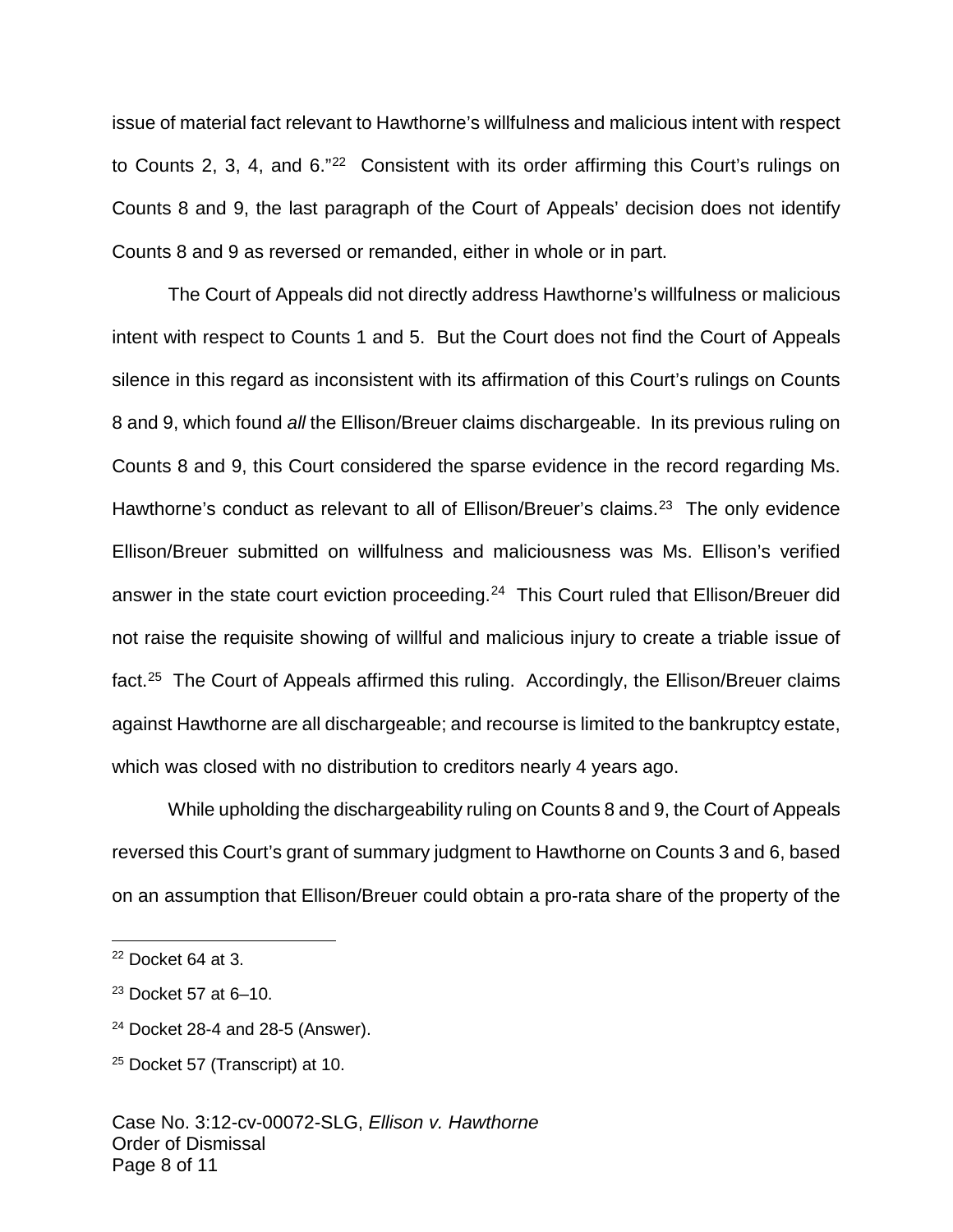bankruptcy estate if they were to prevail on these claims.<sup>[26](#page-8-0)</sup> But this Court failed to clearly articulate that because Ms. Hawthorne received a discharge with no distribution to creditors, there can be no pro-rata share available to Ellison/Breuer. Hence this Court focused on Ms. Ellison's lack of a willful and malicious injury—not as an element of Counts 3 or 6—but as a finding that rendered those claims moot because they would be discharged and there would be no assets to satisfy any recovery.

The Court of Appeals' memorandum disposition concludes, "[b]ecause we reverse in part the district court's decision on the merits, we reverse and remand its grant of summary judgment with respect to Count 7 (seeking attorneys' fees) and Counts 10, 11, and 12 (seeking equitable liens)."<sup>[27](#page-8-1)</sup> Notably, the mandate to this Court does not direct any action on Counts 8 and 9, but rather upheld this Court's order granting summary judgment to Ms. Hawthorne on those two claims in their entirety.

In summary, the Court of Appeals ruled that this Court dismissed Counts 1 and 5 and granted summary judgment on Counts 3 and 6 on improper grounds; and that if Ellison/Breuer happen to succeed on any of those claims, the Court could award fees (Count 7) or establish an equitable lien (Counts 10–12). But every Ellison/Breuer claim is dischargeable, as the Court of Appeals found; and there are no assets in the bankruptcy estate to satisfy any judgment.

It appears this case has continued on for so long solely due to the persistence of Attorney Louis Breuer. He named himself as a plaintiff in the adversary action because

<u>.</u>

<span id="page-8-0"></span> $26$  Docket 64 at 4–5.

<span id="page-8-1"></span> $27$  Docket 64 at 5.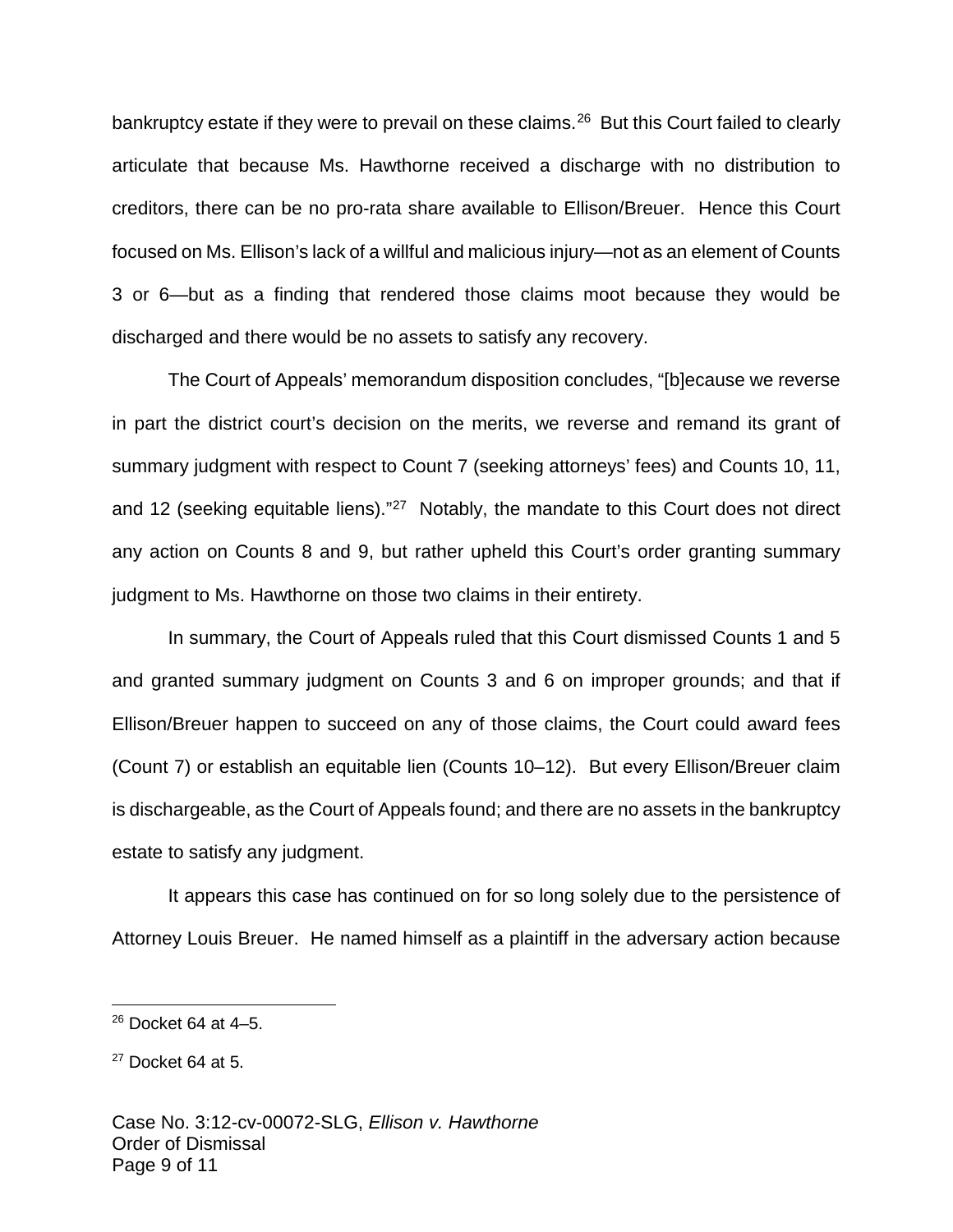he "was scheduled as a creditor of the debtor in this [Hawthorne's] bankruptcy proceeding" by virtue of a "contingent, unliquidated, and disputed" claim for attorneys' fees he has hoped to recover if he eventually prevails on one of Ms. Ellison's claims and obtains a fee award.<sup>[28](#page-9-0)</sup> Because the case could not continue without a defendant after Ms. Hawthorne died, Mr. Breuer applied for and received an appointment from the state probate court as Ms. Hawthorne's personal representative.<sup>[29](#page-9-1)</sup> So Mr. Breuer now seeks to appear for the defendant while also advocating for himself as a self-represented plaintiff, and as the attorney for Ms. Ellison. $30$  And he would like to join new defendants who have nothing to do with the underlying 2009 landlord-tenant dispute. Given that the Ninth Circuit affirmed this Court's dismissal of Counts 8 and 9, none of these actions are appropriate, as there is no basis for this litigation to continue.

Under 11 U.S.C. § 524(a)(2), a discharge "operates as an injunction against the commencement or continuation of an action…to collect, recover or offset any such [discharged] debt as a personal liability of the debtor."<sup>[31](#page-9-3)</sup> This is frequently referred to as the "discharge injunction."<sup>[32](#page-9-4)</sup> In the Bankruptcy Code, the term "debt" means liability on a claim.[33](#page-9-5) A "claim" includes:

<span id="page-9-0"></span><sup>28</sup> Docket 26 (Amended Complaint).

<span id="page-9-1"></span><sup>&</sup>lt;sup>29</sup> See Docket 100 (Probate Court Documents) and 101 (Memorandum).

<span id="page-9-2"></span><sup>&</sup>lt;sup>30</sup> Docket 102 (Motion).

<span id="page-9-3"></span> $31$  See also In re Zilog, Inc., 450 F.3d 996, 1007 (9th Cir. 2006).

<span id="page-9-4"></span><sup>&</sup>lt;sup>32</sup> See generally Walls v. Wells Fargo Bank, N.A., 276 F.3d 502 (9th Cir. 2002).

<span id="page-9-5"></span><sup>33</sup> 11 U.S.C. § 101(12).